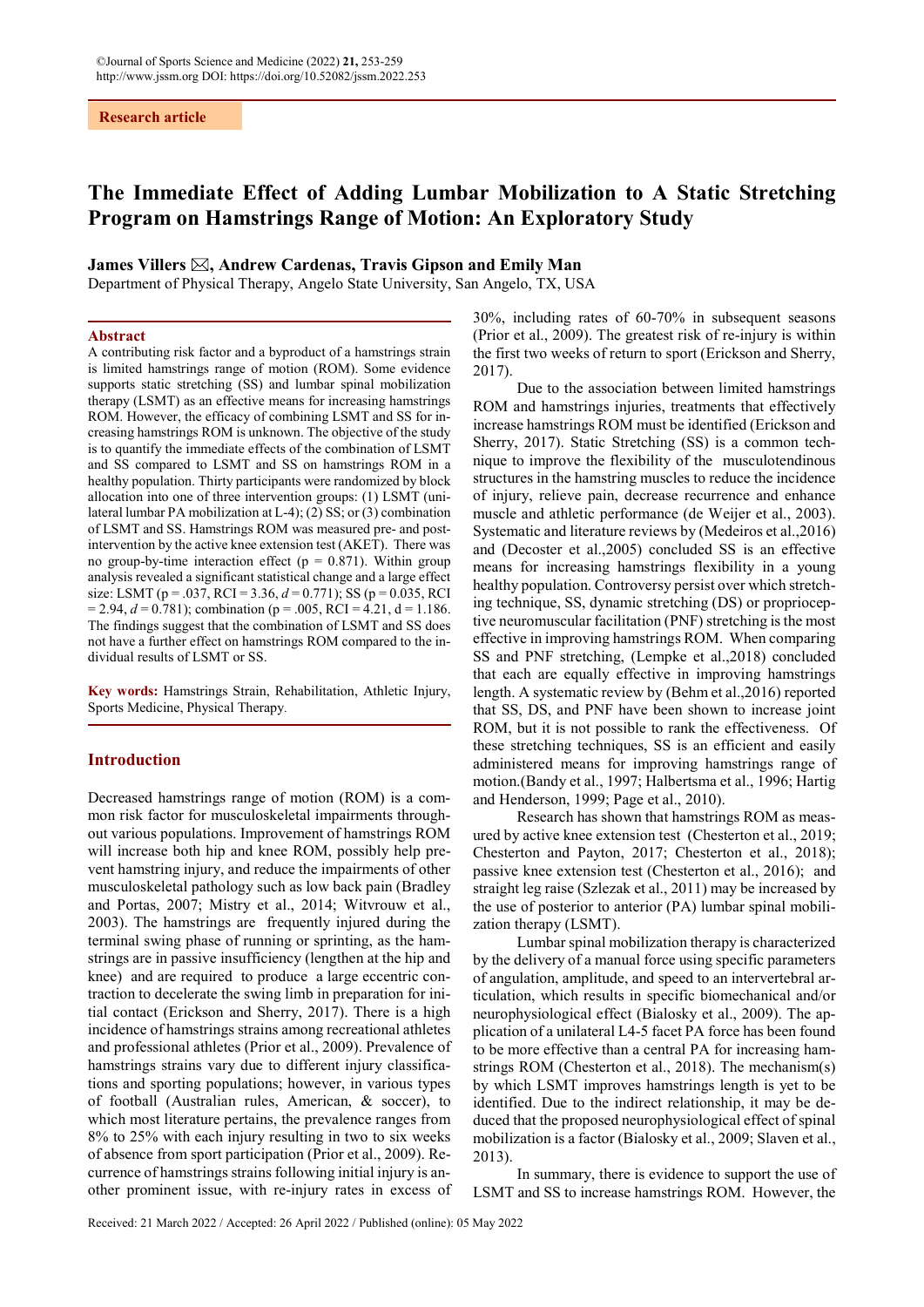efficacy of combining LSMT and SS for increasing hamstrings ROM is unknown. Therefore, given this lack of evidence, this study was conducted to investigate and quantify the immediate effects of the combination of LSMT and SS compared to LSMT and SS on hamstrings ROM in a healthy population. It was hypothesized that the combination of LSMT and SS would produce a greater increase in hamstrings ROM compared to LSMT and SS.

# Methods

# Study design and ethics

The study was a single blinded randomized clinical trial using a three-group pretest- posttest experimental design. Convenience sampling with blocked randomization was employed electronically by concealed allocation to one of three intervention groups.

The study was approved by Angelo State University's Institutional Review Board, ASUIRB, (Protocol

Number: VIL-062819) and was conducted in accordance with the policy statement of the Declaration of Helsinki. Prior to participating, all volunteers read and signed an ASUIRB approved informed consent.

# **Participants**

Thirty-three participants were recruited from the campus of the affiliated university. Post-screening, three volunteers were excluded due to not meeting the hamstrings ROM criterion, resulting in a final sample of 30 participants (Figure 1). Participants were included if they were 18 years or older, had no prior musculoskeletal pathology in the lower extremity or lumbar spine in the past 6 months, and were lacking at least 20 degrees of knee extension during the active knee extension test (AKET). Volunteers were excluded if they had current symptomatic low back, hamstrings, hip, or knee pain, previous or current neurological disorders, a history of lumbar surgery or fractures, or any contraindication to spinal mobilization.



Figure 1. Flowchart of the study.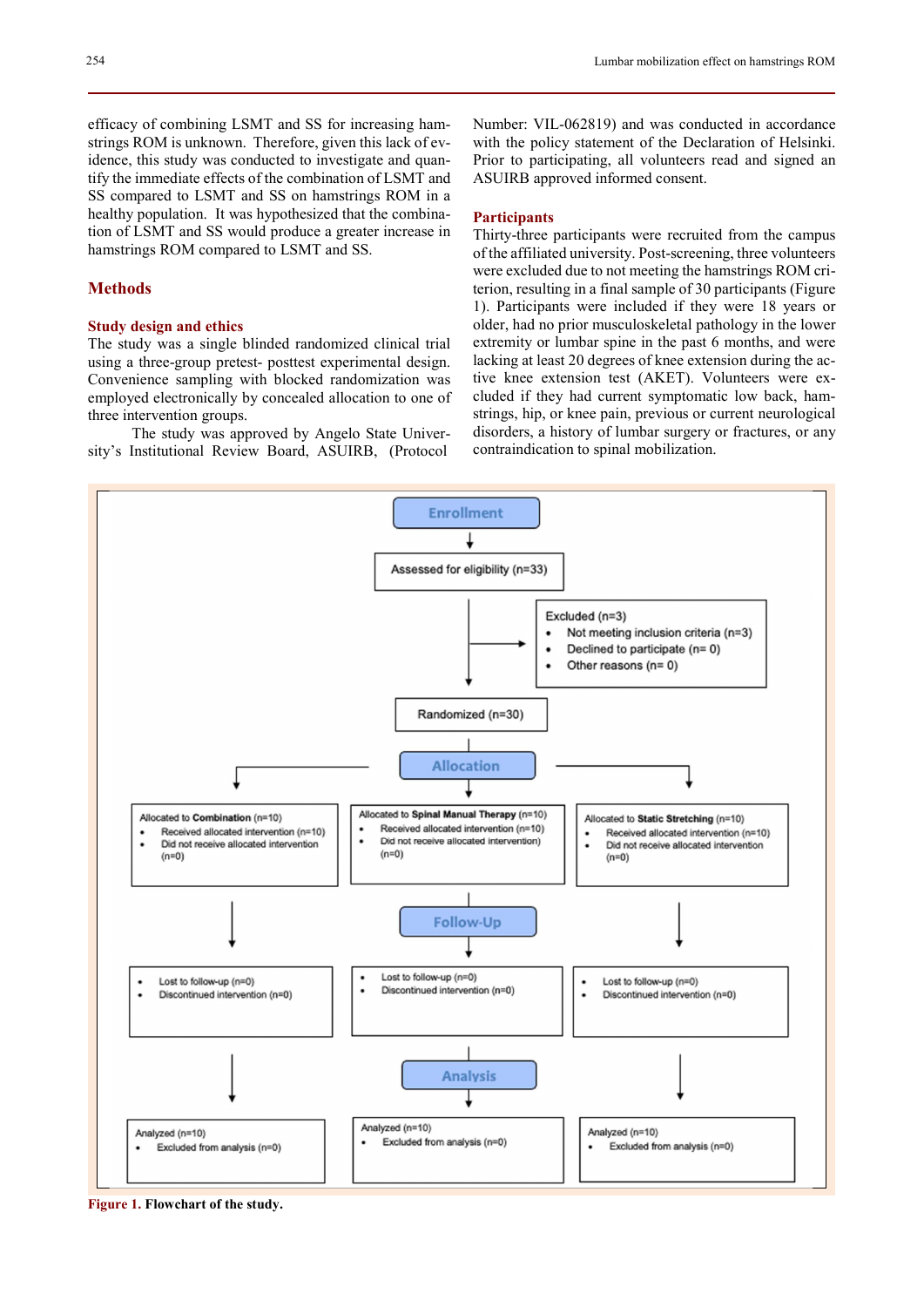# Pilot study-active knee extension test intrarater reliability

Prior to testing, a pilot study to determine the study's intrarater reliability for the AKET was completed utilizing four non-study participants and a previously established protocol (Chesterton and Payton, 2017) with an Acumar Digital Inclinometer Version 5.0. An intraclass correlation coefficients (ICC) of 0.75 - 0.90 and >0.90 are regarded as good and excellent respectively (Koo and Li, 2016). A predetermined minimal standard for the current study was ICC ≥0.75. The study's AKET rater demonstrated excellent intrarater reliability (ICC =  $0.98$ ) which was consistent with the ICC range of 0.78 - 0.97 for a healthy population in (Hamid et al., 2013).

# Testing procedure

The participant completed a single visit at a musculoskeletal laboratory on the university's campus. Following informed consent, the participant completed a medical screening questionnaire. Next, the participant's height and weight were recorded and the dominant leg was determined by asking which leg would be used to kick a ball. Blocked randomization was employed to assign the participant to a single intervention group. Pre- and post-intervention AKET measures were recorded by a single rater who was blinded to the intervention. To ensure consistent intervention times, two minutes were added to the beginning of the SS and LSMT treatment groups.

#### Active knee extension test protocol

Hamstrings ROM is represented indirectly by angular movement at the knee or hip (Gajdosik et al., 1993). As such, in the study hamstrings ROM was operationally defined as the angular measurement of knee extension during the AKET. The AKET is considered the gold standard in assessing hamstrings ROM (Davis et al., 2008) and has demonstrated good to excellent intrarater reliability, ICC range of 0.78 - 0.99 (Hamid et al., 2013; Shamsi et al., 2019).

The participant's active hamstrings ROM was measured by the AKET per a previously established protocol (Chesterton and Payton, 2017). For consistency, the participant's dominant leg was chosen. The participant first laid supine on a treatment table with the pelvis stabilized using a stabilization belt across the anterior superior iliac spine. Another stabilization belt was placed across the non-dominant leg 20 cm proximal of the tibial tuberosity. To ensure consistency during re-measurement, belt positions were marked. A hip flexion frame was then placed in line with their greater trochanter as a guide to flex the hip to a true 90 degrees (Figure 2). Once the participant brought the test limb into 90 degrees of hip flexion, the instruction was given to extend the knee as far as possible while keeping the ankle relaxed and maintaining the thigh against the hip flexion frame. To accommodate for the effect of natural variations in hamstrings tissue extensibility from repeated measures, four active knee extensions were completed before the initial measurement was recorded on the fifth repetition (Chesterton et al., 2019; Chesterton and Payton, 2017; Chesterton et al., 2018). The ROM at the knee was measured by an Acumar Digital Inclinometer

Version 5.0 placed on the anterior tibial line midway between the inferior pole of the patella and a line between the malleoli. The location was marked to insure repeatability between measures. The degrees lacking from full knee extension, 180°, was recorded. The post intervention AKET was measured and recorded on the first repetition.



Figure 2. Active knee extension test.

#### Lumbar spinal mobilization therapy

A Doctor of Physical Therapy (DPT) with over 30 years of clinical experience and post graduate spinal manual therapy training performed the LSTM. The L4 and L5 vertebrae segments were identified by the same DPT by passive physiological intervertebral movement and spinal palpation. The corresponding spinous process was marked for locating the L4/5 facet joint on the dominant leg side. Next, an unilateral PA grade 3 mobilization [large amplitude rhythmic oscillatory force within and up to the limit of range (Dutton, 2008)] was directed to the identified L4/5 facet joint at a rate of 2 Hz maintained by a metronome with a force amplitude of 175 N (50-225 N) for three, 30second sets with a 10 second rest between sets. To ensure consistency in force production, the DPT received force oscillation feedback through standing on an in-ground force plate (Bertec, Columbus, OH, USA). Real-time changes in force were displayed on a monitor using Vicon Nexus software (v2.7, Vicon, Centennial, CO, USA) and were viewed by the DPT while performing the intervention (Figure 3).



Figure 3. Lumbar spinal mobilization therapy.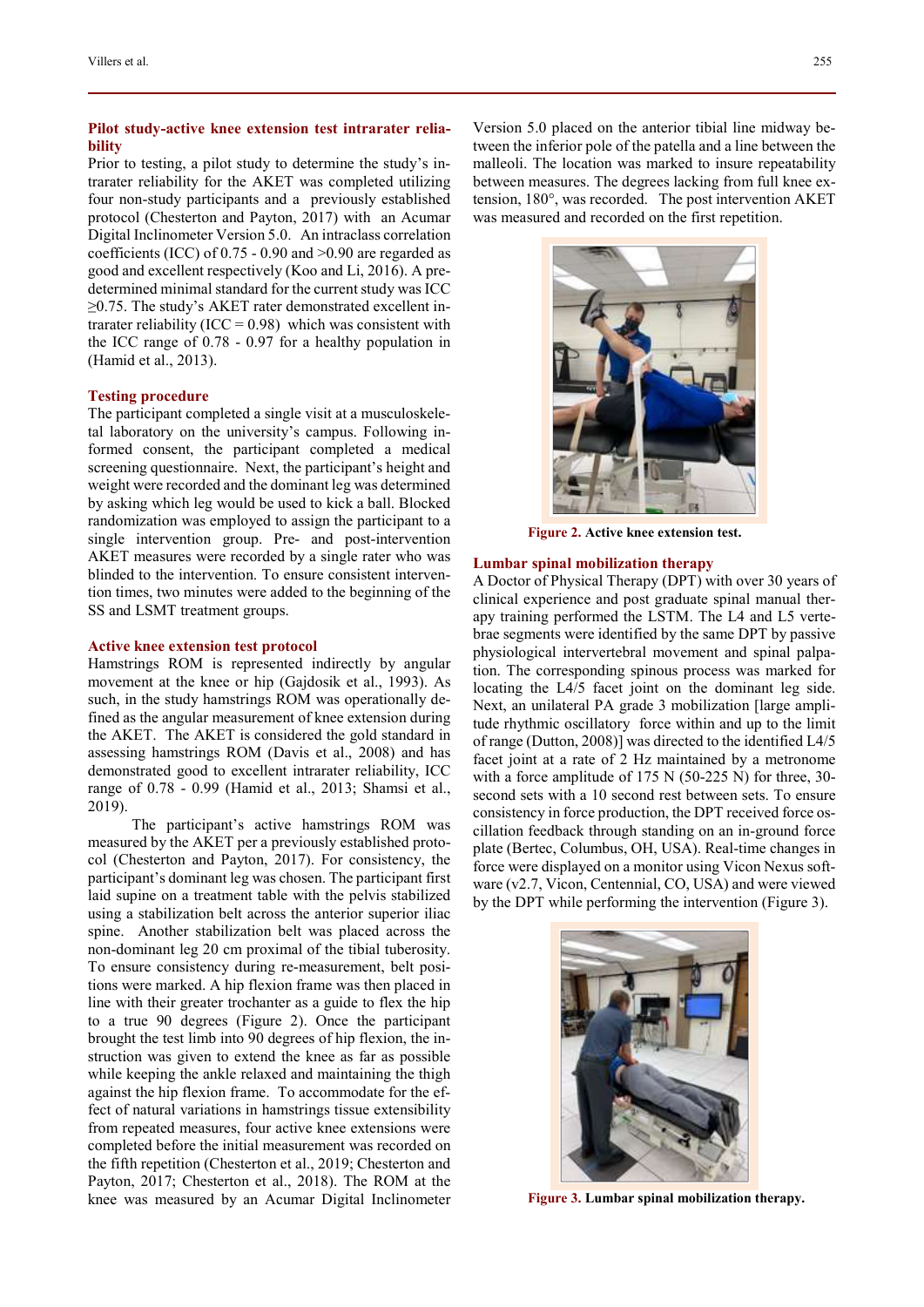The LSMT force parameters were based upon the findings that application of a Grade 3 lumbar PA mobilization at a force amplitude of 150 N (50-200N) will produce hypoalgesia (Krouwel et al., 2010) and that peak forces may reach 225N (Snodgrass et al., 2006). The oscillation rate of 2 Hz is consistent with Maitland's recommendation of 0.5 to 3 Hz.(Snodgrass et al., 2006). The rationale for 90 seconds of mobilization was to standardize the treatment duration of LSMT and SS and to simulate a typical clinical LSMT application.

# Static stretching protocol

A previously established SS protocol was employed (Bandy et al., 1997). The participant completed SS to the dominant hamstrings for three 30 second holds. The participant began by standing erect with the non-dominant foot planted on the floor and the toes pointing forward. The heel of the dominant leg was placed on an 18" step with the toes directed toward the ceiling. Once cued, the participant flexed forward at the hip, maintaining the spine in a neutral position while reaching the arms forward. The knee remained fully extended as the participant continued to flex at the hip until a gentle stretch was felt in the posterior thigh. Once the position was achieved, a timer was started (Figure 4) Verbal feedback was provided throughout the stretching protocol to ensure proper form was maintained.



Figure 4. Static stretching.

#### Combination protocol

The LSMT protocol was initially performed followed by the SS protocol as previously described.

# Statistical analysis

Statistical analyses were performed by using IMB SPSS statistical software (v26, Armonk, NY, USA), excluding the paired Cohen's  $d$  effect size (ES) and reliable change index (RCI). Initially, descriptive statistics, including mean and standard deviation were calculated for the dependent variable. Next, data were assessed for normality distribution and sphericity assumptions by calculating Shapiro Wilks and Mauchly's tests, respectively. The alpha value was set at 0.05 for a statistically significant result. A oneway ANOVA was used to compare the between groups' demographics. Differences between time and group were analyzed by calculating a mixed-model, 2-by-3 analysis of variance (ANOVA), with time (pre- to post-intervention) as the within-groups variable and group (LSMT, SS, or Combination treatments) as the between-groups variable.

Within each group, to determine the intervention's effect over time the following tests were performed: paired t-test; Cohen's d ES specifically accounting for paired scores and their resultant correlation (Effect Size Calculator, 2018); and an RCI by dividing the group's mean change in score by the square root of the standard error of measurement (Copay et al., 2007). The magnitude of change expressed by an ES may be interpreted as minimal-0.20, moderate-0.50, large- 0.80 (Portney and Watkins 2015). An RCI of  $> 1.96$  is considered to confer a true change with 95% confidence (Copay et al., 2007).

# **Results**

The male to female ratio for each group was: LSMT 7/3, SS 8/2, and combination 8 /2. The groups were homogeneous in age, body mass index, and pre-intervention AKET measures (Table 1). There was a statistically significant time main effect  $(p < 0.001)$  as the AKET for the three groups combined, decreased from pre-intervention to postintervention (Table 2). There was no group-by-time interaction effect ( $p = 0.871$ ) or group main effect ( $p = 0.280$ ) for the AKET dependent variable, negating the need for post hoc analysis (Table 2). Within group analysis revealed a significant statistical change and a large effect size: LSMT (p = .037, RCI = 3.36,  $d = 0.771$ ); SS (p = 0.035, RCI = 2.94,  $d = 0.781$ ; combination (p = .005, RCI  $= 4.21$ ,  $d = 1.186$ ). All participants completed their assigned intervention negating the need for intention to treat analysis.

| Table 1. Demographic features and initial active knee extension test range of motion of the groups. Data are means ± SD. |  |
|--------------------------------------------------------------------------------------------------------------------------|--|
|                                                                                                                          |  |

|                                     | <b>LSMT</b>     | SS              | <b>Combination</b> |       |
|-------------------------------------|-----------------|-----------------|--------------------|-------|
| Sex (M/F)                           | 7/3             | 8/2             | 8/2                |       |
| Age (years)                         | $24.8 \pm 2.97$ | $25.6 \pm 2.17$ | $24.8 \pm 2.54$    | 0.533 |
| Body Mass Index $(Kg/h2)$           | $27.7 \pm 4.20$ | $27.2 \pm 5.76$ | $26.5 \pm 4.26$    | 0.790 |
| Initial AKET ROM (degrees from 180) | $39.9 \pm 9.33$ | $34.4 \pm 8.92$ | $35.7 \pm 10.14$   | 0.356 |

LSMT- lumbar spinal mobilization therapy; SS- static stretching; Combination- LSMT + SS; AKET- active knee extension test; ROM- range of motion; SD- standard deviation

| Table 2. Effects of lumbar spinal mobilization therapy (LSMT), static stretching (SS), and the combination of LSMT and SS. |  |  |
|----------------------------------------------------------------------------------------------------------------------------|--|--|
|                                                                                                                            |  |  |

| <b>Dependent</b>      |             | <b>Time</b>     |                 | <b>ANOVA Results</b>       |                           |                                                                                             |
|-----------------------|-------------|-----------------|-----------------|----------------------------|---------------------------|---------------------------------------------------------------------------------------------|
| <b>Variable</b>       | Group       |                 |                 |                            |                           | <b>Pre-Intervention Post-Intervention Group Effect Time Effect Group X Time Interaction</b> |
| Active Knee           | <b>LSMT</b> | $39.9 \pm 9.33$ | $36.4 \pm 8.55$ | $F = 1.334$<br>$p = 0.280$ | $F = 23.024$<br>p < 0.001 | $F = 0.203$<br>$p = 0.817$                                                                  |
| <b>Extension Test</b> | <b>SS</b>   | $34.4 \pm 6.90$ | $29.7 \pm 8.79$ |                            |                           |                                                                                             |
| $(degrees)*†$         | Combination | $35.7 \pm 10.1$ | $30.9 \pm 11.0$ |                            |                           |                                                                                             |

Data are means  $\pm$  SD, †The three groups combined exhibited a decrease from pre-intervention to post-intervention based on  $\alpha$  level of 0.05.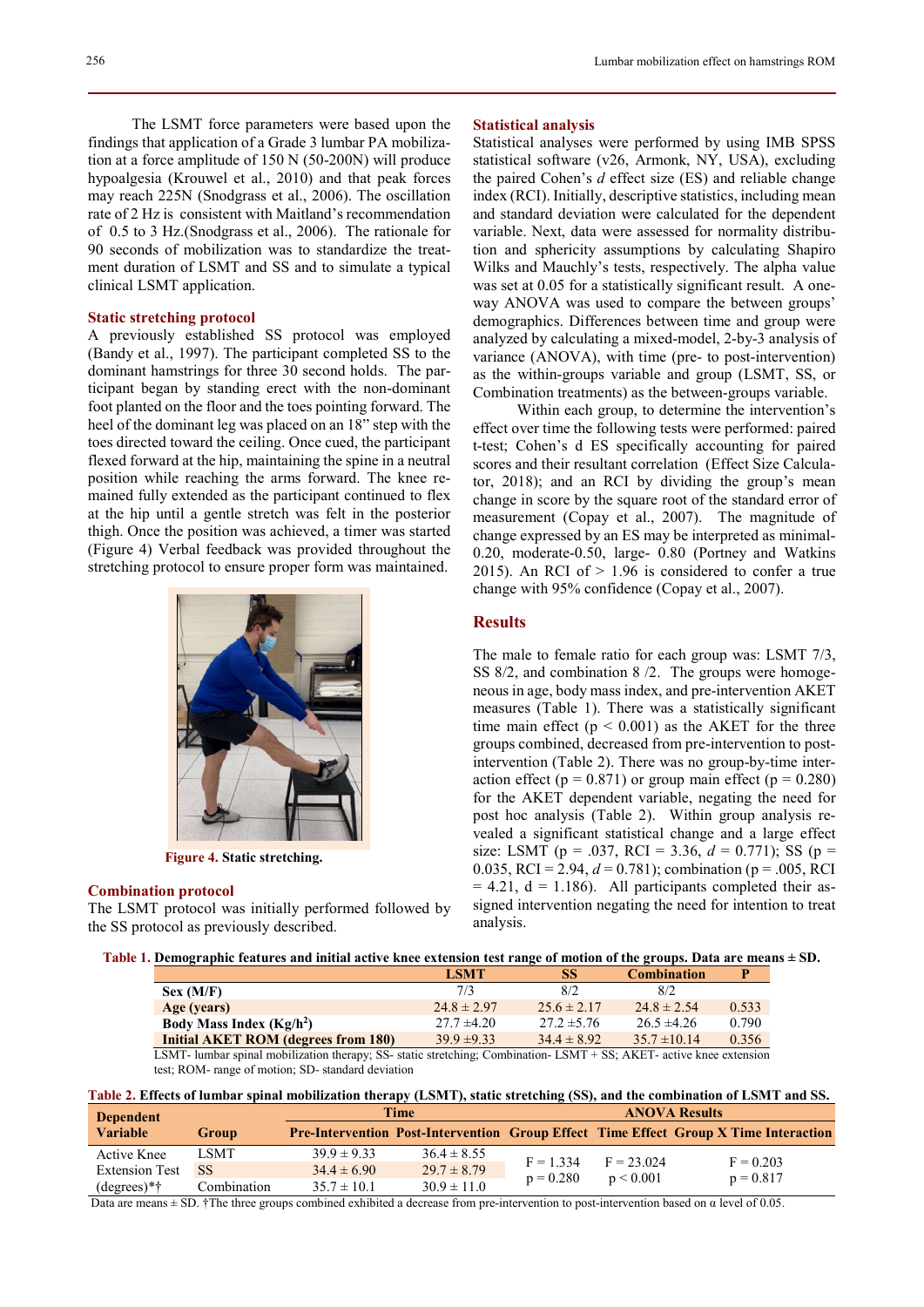### **Discussion**

The treatment of hamstrings strains is a challenge in sports medicine leading to missed participation time and a high reoccurrence rate (Prior et al., 2009). Limited hamstrings ROM has been identified as a risk factor and a result of hamstrings injury (Erickson and Sherry, 2017). Therefore, interventions that effectively improve hamstrings ROM are keystone in prevention and recovery of hamstrings strains (Bradley and Portas, 2007; Erickson and Sherry, 2017; Mistry et al., 2014; Witvrouw et al., 2003). The aim of this study was to explore the efficacy of three interventions LSMT, SS and Combination of the two, on hamstrings ROM in a healthy population. The finding of no group-bytime interaction ( $p = 0.817$ ) indicates that similar immediate gains in hamstrings ROM can be made with application of each intervention. Therefore, the experimental hypothesis that the combination of LSMT and SS will produce a greater effect on hamstrings ROM was rejected.

The concept of an MCID represents the smallest improvement that a patient considers worthwhile from an intervention. Therefore, an MCID can assist a clinician in determining the effectiveness of a treatment (Allison, 2013). There are two methods in determining an MCID, anchor based and distribution-based approaches (Copay et al., 2007). Due to there being no reported anchor based MCID for the AKET, a distribution-based method was used to determine the effectiveness of each intervention, consisting of a paired Cohen's d ES index and RCI. Based on the large ES ( $\geq$ 0.80) and an RCI > 1.96, when prescribing either LSMT, SS, or combination of the two for limited hamstrings ROM as measured by the AKET, one may expect a patient to report great improvement immediately post-intervention and have 95% confidence that a true change occurred (Copay et al., 2007). Additionally, the within groups'  $p < 0.05$  implies a statistically significant result should occur 95% of the time in a similar population. Thus, it may be inferred that each intervention produced a meaningful level of change.

This study's findings support previous research indicating that LSMT improves hamstrings ROM (Chesterton et al., 2019; Chesterton and Payton, 2017; Chesterton et al., 2018; Szlezak et al., 2011). The study's 9% hamstrings ROM gain from LSMT is smaller in comparison to other investigations using Grade 3 unilateral L 4-5 PA mobilizations (Chesterton et al., 2018) 17% and (Chesterton et al., 2019) 26%. A plausible explanation for the variance in the results is the duration of which the PA mobilization was applied. In the current study, the unilateral PA force was delivered over three 30 seconds sets for a total of 1.5 minutes compared to three 2 minutes sets for a total of 6 minutes in (Chesterton et al., 2018) and (Chesterton et al., 2019). Our results are closer aligned with (Szlezak et al., 2011) who used a grade 3 unilateral directed PA for 30 seconds at multiple segments T12-L5 producing a 12.5% gain measured by the neural base straight leg raise test. Additionally, the magnitude of the applied unilateral PA force between the studies could account for disparity in the outcomes. In (Chesterton et al. 2018), the mean force of the unilateral mobilizations was  $74.5 \pm 5.0$  N (mean ±SD) without upper and lower force parameters noted; while in (Chesterton et al., 2019) and (Szlezak et al., 2011) no force data is documented. In contrast, we used real time visual monitoring for the production of the 175 N force amplitude (50-225 N), without computing the mean force to establish the accuracy between visual and actual force application. Nevertheless, it is evident a larger amplitude force nearing 100 N was used in the current study, when compared to (Chesterton et al., 2018) . It may be argued that the duration of LSMT has a greater influence than the amplitude force on hamstrings ROM.

When comparing other studies that investigated the immediate change on AKET following a single session of SS, this study's increase of 4.6° is less (7.0°- 13.1°) (de Weijer et al., 2003; Nishikawa et al., 2015; O'Hora et al., 2011; Puentedura et al., 2011). The total duration of the SS sessions varied within the studies from 30 seconds (Nishikawa et al., 2015; O'Hora et al., 2011), 60 seconds (Puentedura et al., 2011), to 90 seconds (de Weijer et al., 2003) and the current study. Based on (Page, 2012) that the greatest gains from SS are produced with a duration of 15- 30 seconds within the  $2<sup>nd</sup>$  to  $4<sup>th</sup>$  repetition it is unlikely that the SS duration is a factor in the differing results. In the current study, variation in hamstrings extensibility over repeated measures was accounted for by recording the baseline AKET on the fifth repetition, which may explain the smaller gains. In the aforecited SS studies, the baseline AKET was recorded on either the initial repetition (de Weijer et al., 2003; Nishikawa et al., 2015; O'Hora et al., 2011) or calculated as an average of three repetitions (Puentedura et al., 2011) . By accounting for the variability in hamstrings extensibility from repeated measures, one may have a greater confidence that the observed changes are from the effects of the interventions.

To understand the results of this study, the potential mechanisms by which hamstrings ROM was improved needs to be differentiated. The changes in hamstrings ROM within this study are likely attributed to mechanical and neurophysiological factors. The gains produced by SS may be related to an increase in the viscoelasticity and decreased stiffness of muscular and connective tissues which enhances muscular extensibility (Medeiros et al., 2016). This mechanical adaptation to SS has been questioned. An alternative explanation is that SS increases the sensory capacity to tolerate the discomfort associated with SS, resulting in improved muscle ROM (Behm et al., 2016; Konrad and Tilp, 2014; Medeiros et al., 2016). Regardless of the mechanism, evidence supports the use of SS for gains in muscle ROM (Lempke et al., 2018; Behm et al.,2016; Bandy et al., 1997; Nishikawa et al.,2015; O'Hora et al., 2011, Puentedura et al., 2011; Page, 2012). The neurophysiological effects associated with LSMT have been demonstrated to decrease hamstrings muscle activity (sEMG) allowing for an increase in hamstrings ROM (Chesterton and Payton, 2017; Chesterton et al., 2018; Szlezak et al., 2011). Additionally, from the hypoalgesia response associated with spinal mobilization (Lascurain-Aguirrebeña et al., 2016), it is possible there is an increased tolerance to stretching, resulting in greater hamstrings ROM. Specifically, it has been reported that spinal mobilization results in a central nervous system mediated endogenous pain inhibition system, which may produce a hypoalgesia effect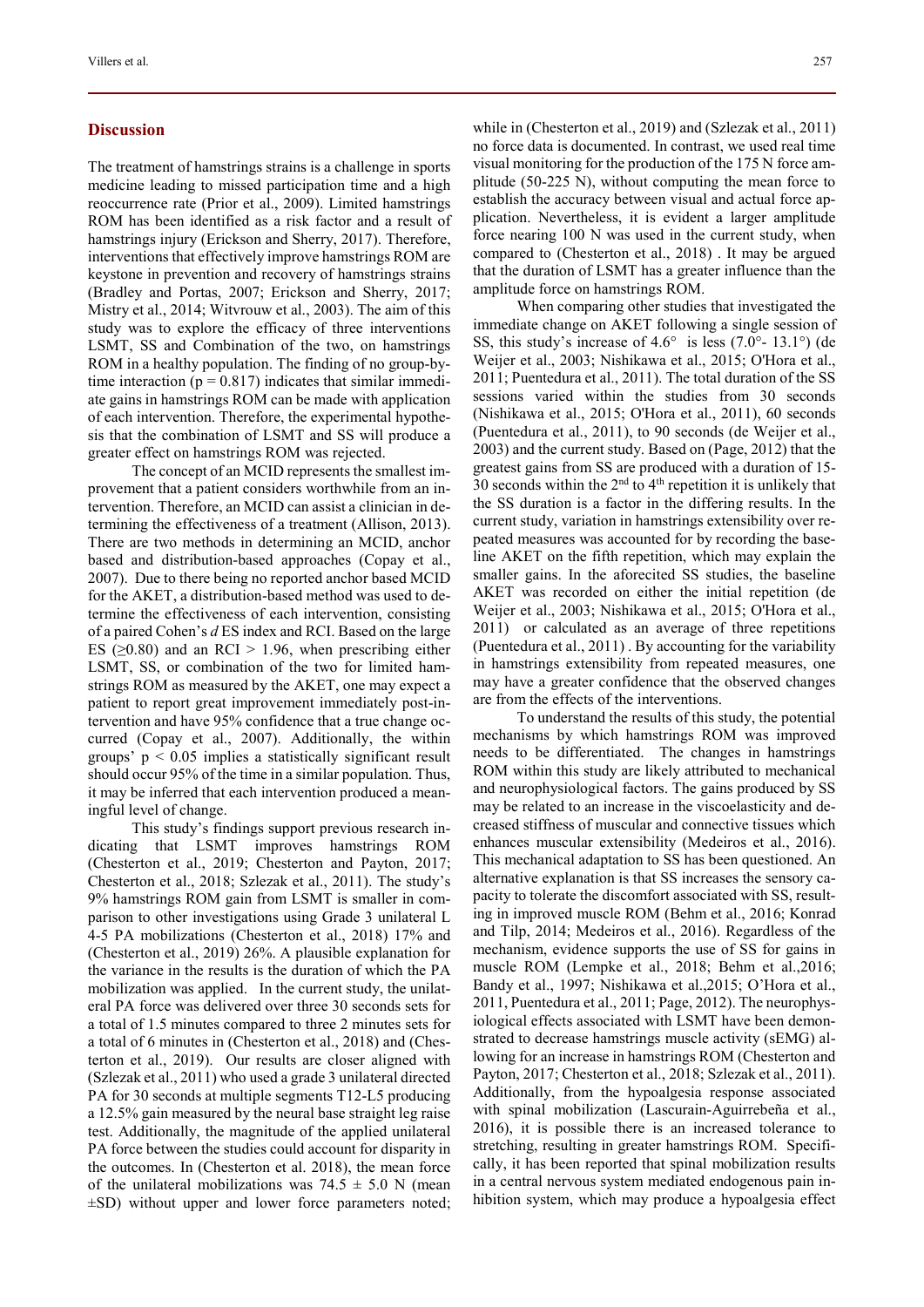locally or distally from the site of mobilization (Coronado et al., 2012). These products of LSMT may account for the hamstrings ROM gains observed in the current study. Based on findings from the current study, there is not a greater gain in hamstrings ROM by combining LSMT and SS. This in part may be due to a ceiling effect of the physiological responses produced individually from LSMT and SS. Although, the physiological mechanisms of SS and LSMT may differ, we found both to have equally beneficial effects for increasing hamstrings ROM.

Limitations to this study include the lack of diversity in the population's age and power. It is possible that a more diverse age range and larger population may have resulted in different results. The population was reduced to asymptomatic participants thus the potential effects in individuals with a current or previous hamstrings injury are unknown. The study investigated the immediate effects of the interventions, therefore, the effect over time is undetermined.

Due to the limitations of the population's age range, investigations of the effects over a wider life span are warranted. In order to assess the viability of this research for clinical application, studies on individuals with pre-existing or current conditions associated with decreased hamstrings ROM are necessary. Future research is required on the location, grade, and duration of LSMT to determine the optimal effects on hamstrings ROM. The establishment of a patient reported anchored based MCID for the AKET would further aide in predicting the clinical outcome when selecting interventions for hamstrings ROM deficits.

# **Conclusion**

Evidence is limited on the efficacy of adding LSMT to a SS program for increasing hamstrings ROM. The results provide preliminary evidence that the combination of LSMT and SS does not have a further effect on hamstrings ROM compared to the individual results of LSMT or SS. Clinicians may utilize this finding to support clinical management of the hamstring muscle group.

#### Acknowledgements

The authors acknowledge Lee Atkins, PT, PhD for his assistance in the study's methodology and statistical analysis. The experiments comply with the current laws of the country in which they were performed. The authors have no conflict of interest to report. The study's generated datasets are not publicly available, but may be obtained from the corresponding author who was an organizer.

#### References

- Allison, S. (2013) MCID: The Minimal Clinically Important Difference [Class handout].Department of Physical Therapy, Hardin Simmons University.
- Bandy, W.D., Irion, J.M. and Briggler, M. (1997) The effect of time and frequency of static stretching on flexibility of the hamstring muscles. Physical Therapy 77, 1090-1096. https://doi.org/10.1093/ptj/77.10.1090.
- Behm, D.G., Blazevich, A.J., Kay, A.D. and McHugh, M. (2016) Acute effects of muscle stretching on physical performance, range of motion, and injury incidence in healthy active individuals: a systematic review. Applied Physilogy, Nutrition, and Metabolism 41, 1-11. https://doi.org/10.1139/apnm-2015-0235.
- Bialosky, J.E., Bishop, M.D., Price, D.D., Robinson, M.E. and George, S.Z. (2009) The mechanisms of manual therapy in the treatment of musculoskeletal pain: a comprehensive model. Manual Therapy 14, 531-538.

https://doi.org/10.1016/j.math.2008.09.001

- Bradley, P.S. and Portas, M.D. (2007) The relationship between preseason range of motion and muscle strain injury in elite soccer players. Journal of Strength and Conditioning Research 21, 1155-1159. https://doi.org/10.1016/j.jse.2020.06.016.
- Chesterton, P., Evans, W., Livadas, N. and McLaren, S.J. (2019) Timecourse changes associated with PA lumbar mobilizations on lumbar and hamstring range of motion: a randomized controlled crossover trial. Journal of Manual and Manipulative Therapy 27, 73-82. https://doi.org/10.1080/10669817.2018.1542558.
- Chesterton, P. and Payton, S. (2017) Effects of spinal mobilisations on lumbar and hamstring ROM and sEMG: A randomised control trial. Physiotherapy Practice & Research 38, 17-24. https://doi.org/10.3233/PPR-160081
- Chesterton, P., Payton, S. and McLaren, S. (2018) Acute effects of centrally- and unilaterally-applied posterior-anterior mobilizations of the lumbar spine on lumbar range of motion, hamstring extensibility and muscle activation. Journal of Back and Musculoskeletal Rehabiliation 31, 1013-1023. https://doi.org/10.3233/BMR-171000.
- Chesterton, P., Weston, M. and Butler, M. (2016) The Effect of Mobilising the Lumbar 4/5 Zygapophyseal Joint on Hamstring Extensibility in Elite Soccer Players. International Journal of Physiotherapy and Rehabilitation 1, 1013-1023.
- Copay, A.G., Subach, B.R., Galssman, S.D., Polly, D.W. and Jr Schuler, T.C. (2007) Understanding the minimum clinically important difference: a review of concepts and methods. The Spine Journal 5, 541-546. https://doi.org/10.1016/j.spinee.2007.01.008
- Coronado, R.A., Gay, C.W., Bialosky, J.E., Carnaby, G.D., Bishop, M.D. and George, S.Z. (2012) Changes in pain sensitivity following spinal manipulation: a systematic review and meta-analysis. Journal of Electromyography and Kinesiology 5, 752-767. https://doi.org/10.1016/j.jelekin.2011.12.013.
- Davis, D.S., Quinn, R.O., Whiteman, C.T., Williams, J.D. and Young, C.R. (2008) Concurrent validity of four clinical tests used to measure hamstring flexibility. Jounal of Strength and measure hamstring flexibility. Conditioning Research 22, 583-588. https://doi.org/10.1519/JSC.0b013e31816359f2.
- de Weijer, V.C., Gorniak, G.C. and Shamus, E. (2003) The effect of static stretch and warm-up exercise on hamstring length over the course of 24 hours. Journal of Orthopaedic and Sports Physical Therapy 33, 727-733.
	- https://doi.org/10.2519/jospt.2003.33.12.727.
- Decoster, L.C., Cleland, J., Altieri, C. and Russell, P. (2005) The effects of hamstring stretching on range of motion: a systematic literature review. Journal of Orthopaedic and Sports Physical Therapy 35, 377-387. https://doi.org/10.2519/jospt.2005.35.6.377.
- Dutton, M. (2008) Orthopedaedic examination, evaluation, and intervention. 2nd edition. New York: McGraw Hill Companies.
- Effect Size Calculator (2018). Updated October 7, 2018. [cited September 28, 2020]. Available from URL:
	- https://memory.psych.mun.ca/models/stats/effect\_size.shtml.
- Erickson, L.N. and Sherry, M.A. (2017) Rehabilitation and return to sport after hamstring strain injury. Journal of Sport and Health Science 6, 262-270. https://doi.org/10.1016/j.jshs.2017.04.001.
- Gajdosik, R.L., Rieck, M.A., Sullivan, D.K. and Wightman, S.E. (1993) Comparison of four clinical tests for assessing hamstring muscle length. Journal of Orthopaedic and Sports Physical Therapy 18, 614-618. https://doi.org/10.2519/jospt.1993.18.5.614.
- Halbertsma, J.P., van Bolhuis, A.I. and Göeken, L.N. (1996) Sport stretching: effect on passive muscle stiffness of short hamstrings. Archieves of Physical Medicince and Rehabilitation 77, 688- 692. https://doi.org/10.1016/s0003-9993(96)90009-x.
- Hamid, M.S., Ali, M.R. and Yusof, A. (2013) Interrater and Intrarater Reliability of the Active Knee Extension (AKE) Test among Healthy Adults. Journal of Physical Therapy Science 25, 957- 961. https://doi.org/10.1589/jpts.25.957
- Hartig, D.E. and Henderson, J.M. (1999) Increasing hamstring flexibility decreases lower extremity overuse injuries in military basic trainees. American Journal of Sports Medicince 27, 173-176. https://doi.org/10.1177/03635465990270021001
- Konrad, A. and Tilp, M. (2014) Increased range of motion after static stretching is not due to changes in muscle and tendon structures. Clinical Biomechanics (Bristol, Avon) 29, 636-642. https://doi.org/10.1016/j.clinbiomech.2014.04.013.